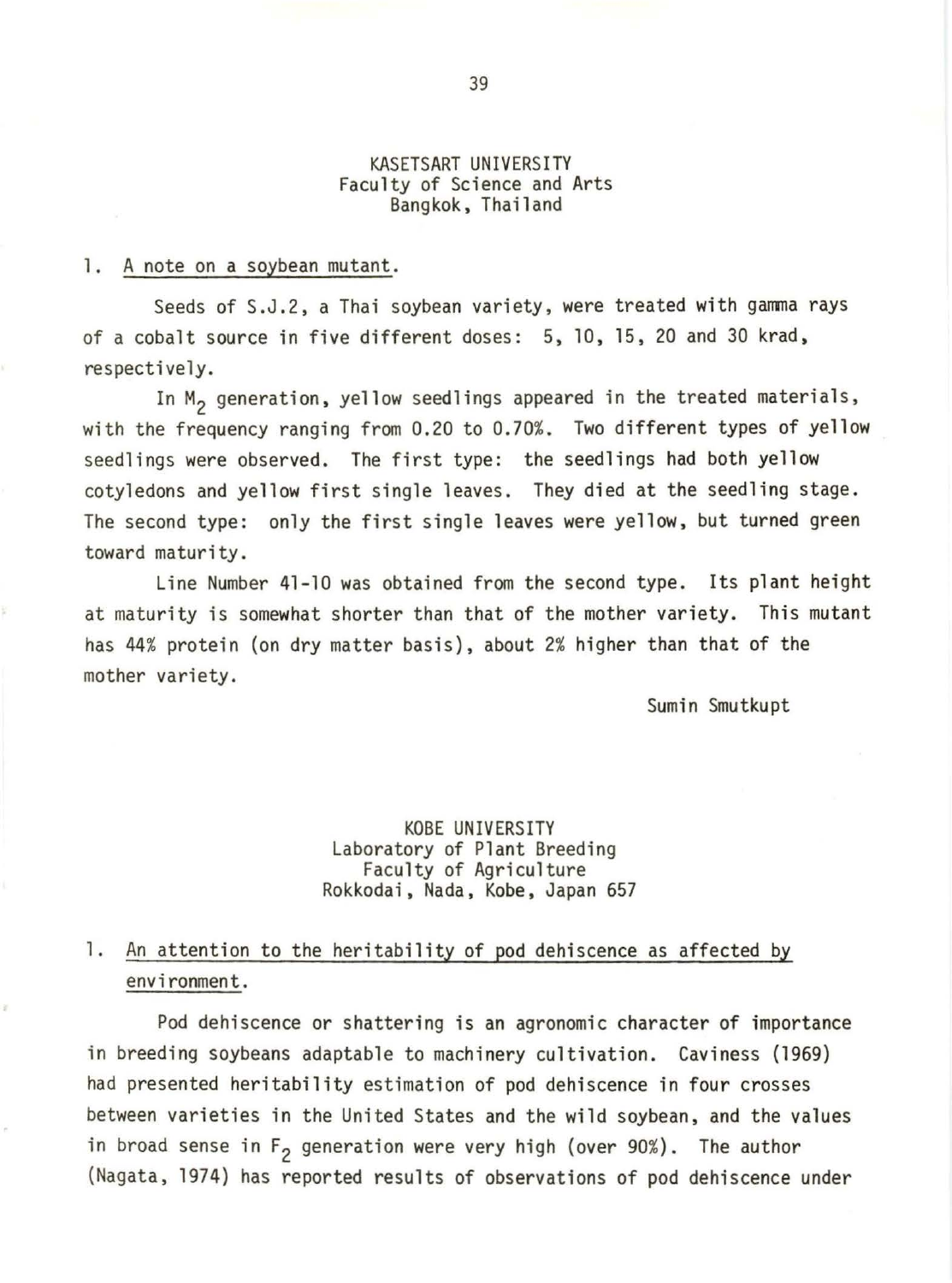different conditions with special regard to the moisture contents of plant parts, especially of seeds, and concluded that pod dehiscence was affected greatly by environment and year with reference to the meteorological conditions. The degrees of pod dehiscence seemed to be different between those in marine climate in Japan and in continental climates in the United States and other countries.

The author had tested the degrees of pod dehiscence in three crosses between an American variety resistant, and the Japanese varieties susceptible to the pod dehiscence during several years.

In general, heritability of pod dehiscence in our experiments in Japan was estimated to be very low, especially in the field (Table 1). Such a difference between those in field and in the glass-house (where pods were layed in bags of translucent parchment paper) was more significant in later segregating generations though it was not fully coincident among the crosses.

In our country, there is frequent rain and high humidity, and the appearance of the nature of pod dehiscence of the variety or strain is very variable. In field, the area for experiment becomes larger with advancement of generation, and so environmental variance becomes larger, especially in the humid and rainy climate in our country. In contrast to that in field, the environmental variance is capable of being limited in the glass-house where many strains or individuals are layed under comparatively uniform condition without the effect of rain. It should, however, be noted that the tests in the field are more practical for breeding soybeans than those in the glass-house.

In Japan, breeding of non-dehiscent varieties has not advanced up to the present. Because of this problem, the genetic differences between pod dehiscence resistant and susceptible varieties are not as great in Japan as in countries of continental climate. Cultivation of soybeans in our country was the system of hand labor of fanners in which pod dehiscence was not a problem for harvesting, but now harvest is being mechanized with small or medium-size harvesters adaptable to Japanese agriculture. Thus, pod dehiscent property of soybeans is becoming important for the agronomists in experiment stations.

It should be emphasized herein that testing pod dehiscence of soybeans ought to be carried on with consideration of the climatic or meteorological

40